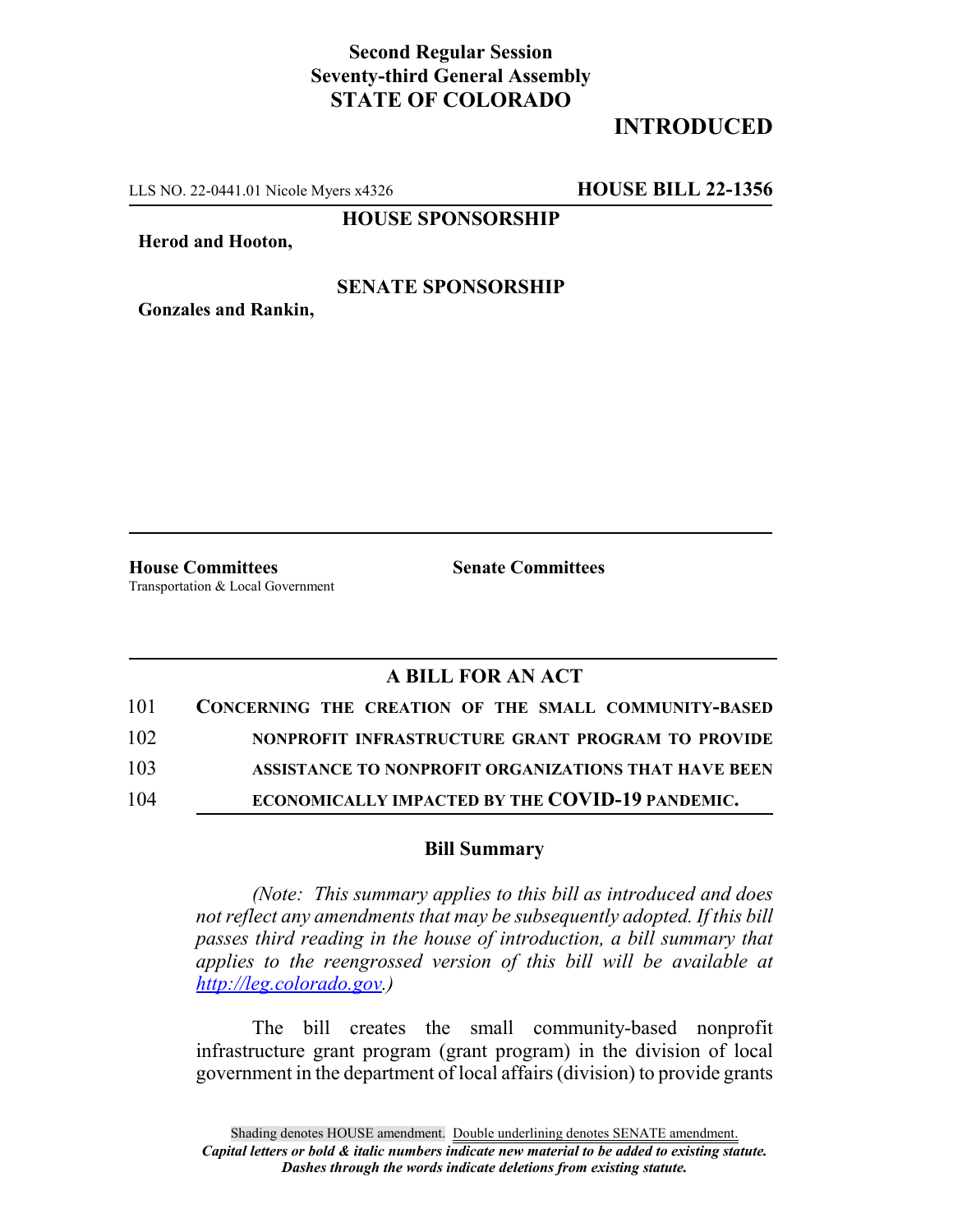to certain small community-based nonprofit organizations that have been impacted or disproportionately impacted by the COVID-19 public health emergency for infrastructure and capacity building. The division is required to administer the grant program and to contract with no more than 5 nonprofit organizations with specified qualifications (regional access partners) to award and monitor the grants.

To be eligible to receive a grant through the grant program, an organization must be one of the following:

- ! A small community-based nonprofit organization that operates under section 501  $(c)(3)$  of the federal internal revenue code;
- ! A small community-based nonprofit organization that does not operate under section 501 (c)(3) of the federal internal revenue code and that works with a fiscal agent; or
- ! A collaboration of multiple small community-based groups that are not nonprofit organizations and that work with a fiscal sponsor.

The bill specifies the criteria that each small community-based nonprofit organization or each of the small community-based groups that apply for a grant collaboratively are required to satisfy to be considered an eligible recipient for a grant pursuant to the grant program.

The bill specifies that grant recipients may use grant program money for infrastructure and capacity building purposes including data technology needs, professional development for staff and board members, strategic planning and organizational development for capacity building and fundraising, communications, and existing program expansion, development, or evaluation. The bill also specifies that grant money cannot be used for capital improvements, real estate or land acquisition, payment of debt, advocacy or lobbying, organizing, endowments, or reserves.

To receive a grant, an applicant must submit an application to a regional access partner in accordance with the policies and procedures developed by the division. The regional access partner is required to award grants and ensure that:

- The maximum grant award does not exceed \$100,000; and
- ! A grant award does not exceed 30% of the recipient's annual operating budget.

The general assembly is required to appropriate \$35 million from the economic recovery and relief cash fund to the division for the purposes of the grant program. The regional access partners are required to award the grants for the purposes of the grant program on or before December 30, 2024. The bill specifies that the division and any person that receives money from the division, including a regional access partner, shall comply with the compliance, reporting, record-keeping, and program evaluation requirements established in current law by the office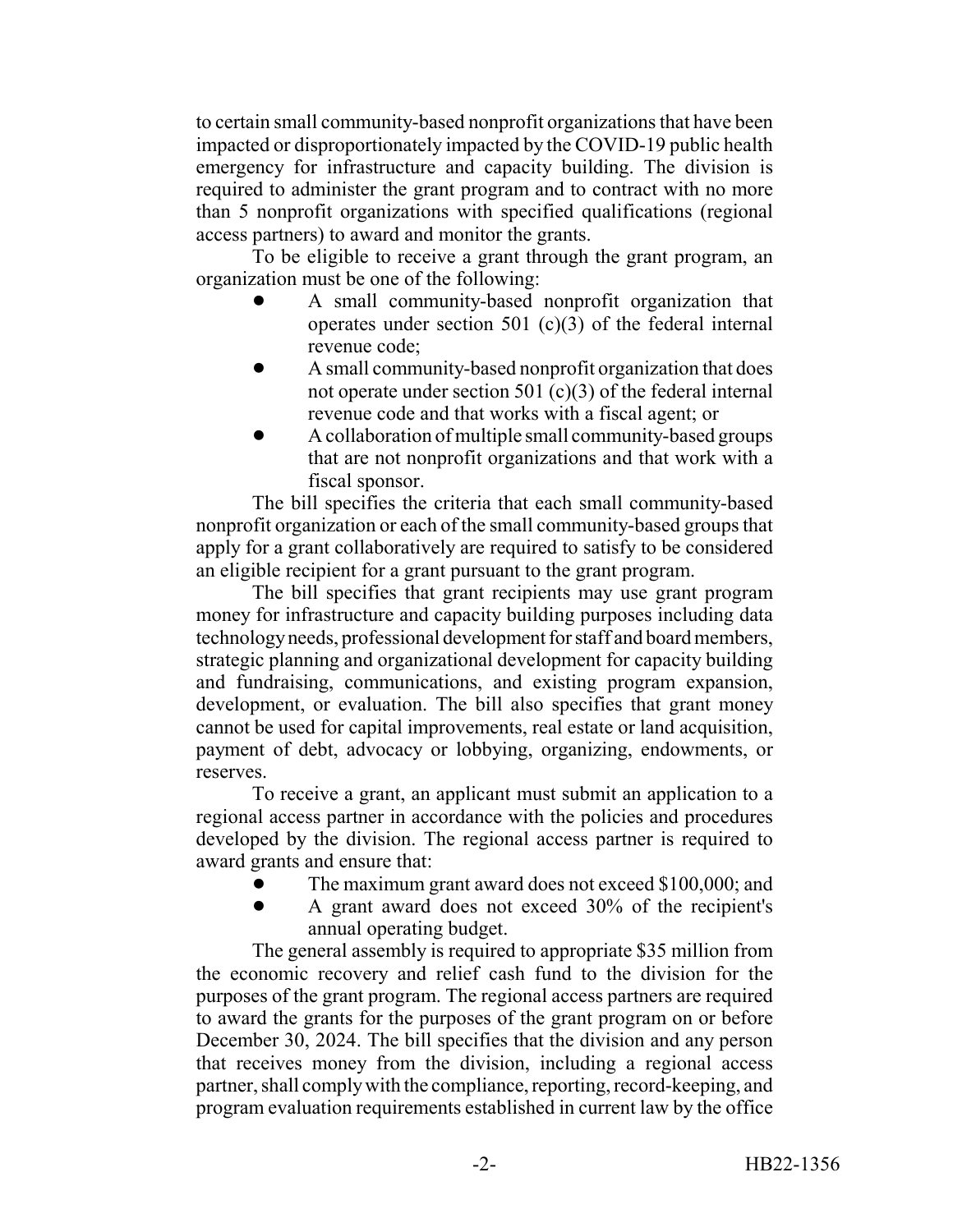of state planning and budgeting and the state controller.

 *Be it enacted by the General Assembly of the State of Colorado:* **SECTION 1.** In Colorado Revised Statutes, **add** 24-32-132 as follows: **24-32-132. Small community-based nonprofit infrastructure grant program - creation - legislative declaration - definitions - repeal.** (1) **Legislative declaration.** THE GENERAL ASSEMBLY HEREBY FINDS AND DECLARES THAT: **(a) THROUGHOUT THE COURSE OF THE COVID-19 PUBLIC HEALTH**  EMERGENCY, SMALL COMMUNITY-BASED NONPROFIT ORGANIZATIONS HAVE PLAYED A CRUCIAL ROLE IN REFERRING INDIVIDUALS TO OR DELIVERING NEEDED, RELEVANT, AND CULTURALLY APPROPRIATE RESOURCES AND SERVICES TO FAMILIES AND COMMUNITIES THAT HAVE 13 BEEN DISPROPORTIONATELY IMPACTED BY THE ONGOING PANDEMIC; (b) GOVERNMENTAL ENTITIES AND SMALL COMMUNITY-BASED NONPROFIT ORGANIZATIONS ARE NATURAL PARTNERS, AS THEY SERVE THE SAME CONSTITUENTS IN THE SAME COMMUNITIES. SMALL COMMUNITY-BASED NONPROFIT ORGANIZATIONS HAVE CLOSE RELATIONSHIPS WITH AND HIGH LEVELS OF TRUST AMONG THE COMMUNITIES THEY SERVE AND ARE IDEALLY POSITIONED TO MAXIMIZE PUBLIC BENEFITS, PARTICULARLY AMONG COMMUNITIES THAT HAVE HISTORICALLY BEEN UNDERREPRESENTED, UNDERSERVED, OR UNDERRESOURCED IN COLORADO. (c) IN ADDITION, SMALL COMMUNITY-BASED NONPROFIT ORGANIZATIONS ARE ABLE TO REFER INDIVIDUALS TO OR FILL THE GAPS IN GOVERNMENT PROGRAMS DUE TO THEIR LOCAL PRESENCE AND STRONG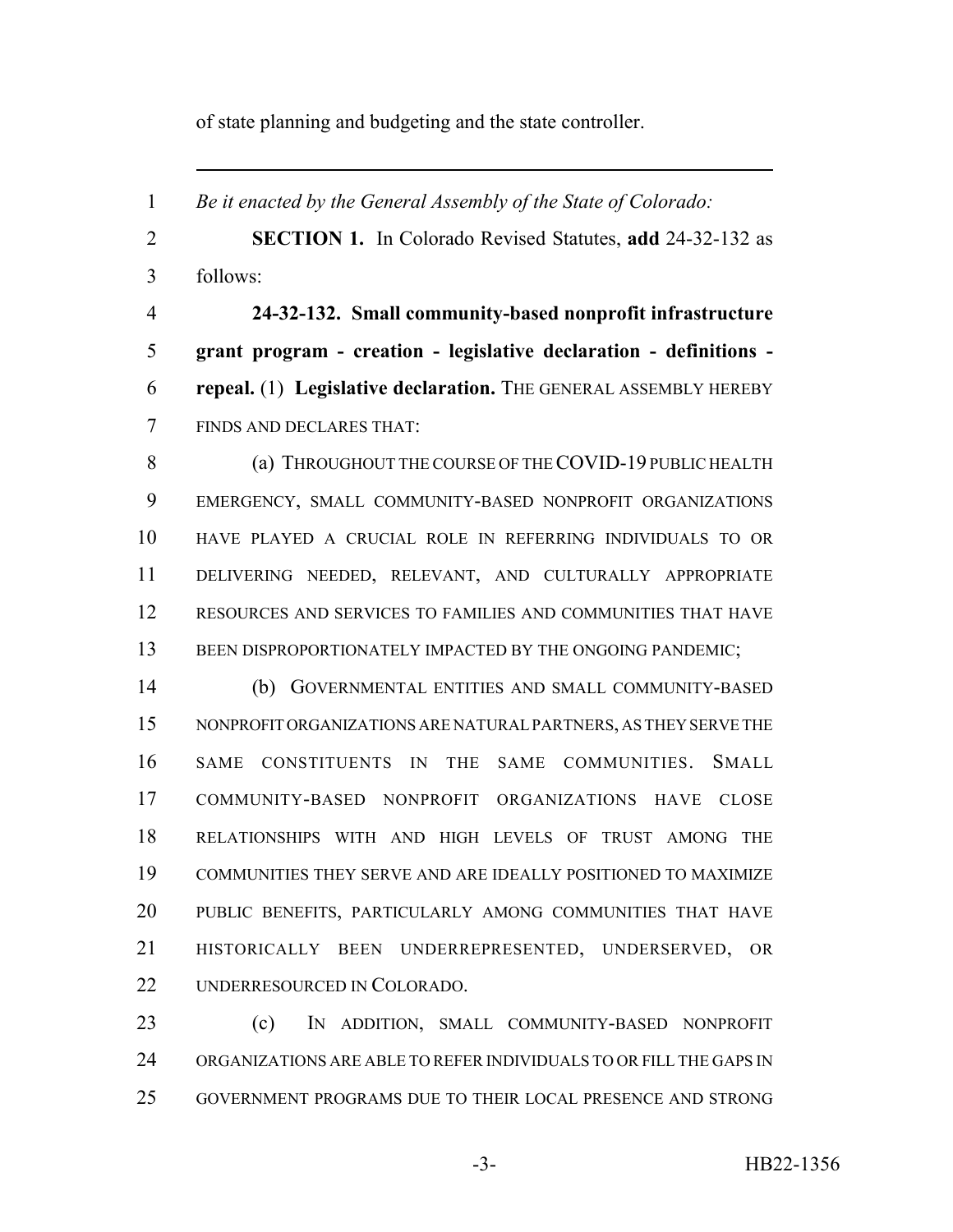CONNECTIONS TO THE COMMUNITIES THEY SERVE. COMMUNITIES DISPROPORTIONATELY IMPACTED BY THE PANDEMIC HAVE RELIED ON SMALL COMMUNITY-BASED NONPROFIT ORGANIZATIONS TO IDENTIFY AND GENERATE COMMUNITY-LED SOLUTIONS TO THEIR SPECIFIC NEEDS.

 (d) MANY SMALL COMMUNITY-BASED NONPROFIT ORGANIZATIONS WERE FOUNDED AND ARE OPERATED BY PEOPLE WHOSE LIVED EXPERIENCES IN THE COMMUNITIES THEY SERVE LED TO THE CREATION OF THE ORGANIZATION. THIS GIVES THESE NONPROFIT ORGANIZATIONS A UNIQUE UNDERSTANDING OF THE BEST WAYS TO PROVIDE THE NEEDED SERVICES AND SOLUTIONS IN THEIR COMMUNITIES.

 (e) IN RESPONSE TO THE COVID-19 PUBLIC HEALTH EMERGENCY, SMALL COMMUNITY-BASED NONPROFIT ORGANIZATIONS HAVE HAD TO RESTRUCTURE TO OPERATE REMOTELY, WORK EXTENDED HOURS, PROVIDE MORE SERVICES TO A GREATER SEGMENT OF THE POPULATION, COLLECT DATA FOR IMPACT AND OUTCOMES, CATALOG INCREASED NEEDS, CREATE CULTURALLY RESPONSIVE SOLUTIONS TO LONGSTANDING PROBLEMS THAT WERE EXACERBATED BY THE PANDEMIC, AND PIVOT FROM PRIOR ROUTINES OR PRACTICES TO REDUCE THE ECONOMIC AND EMOTIONAL TOLL ON DISPROPORTIONATELY IMPACTED COMMUNITIES AS A RESULT OF THE 20 COVID-19 PUBLIC HEALTH EMERGENCY;

 (f) SMALL COMMUNITY-BASED NONPROFIT ORGANIZATIONS SERVE COMMUNITIES THAT ARE STILL SUFFERING FROM THE LINGERING IMPACTS OF THE PANDEMIC AND HAVE THE KNOWLEDGE, EXPERIENCE, AND RELATIONSHIPS NECESSARY TO ADDRESS THE ONGOING NEGATIVE IMPACTS OF THE COVID-19 PUBLIC HEALTH EMERGENCY IN THEIR COMMUNITIES; (g) THE PRIMARY OBSTACLE THAT SMALL COMMUNITY-BASED NONPROFIT ORGANIZATIONS FACE IN PROVIDING THE NEEDED SERVICES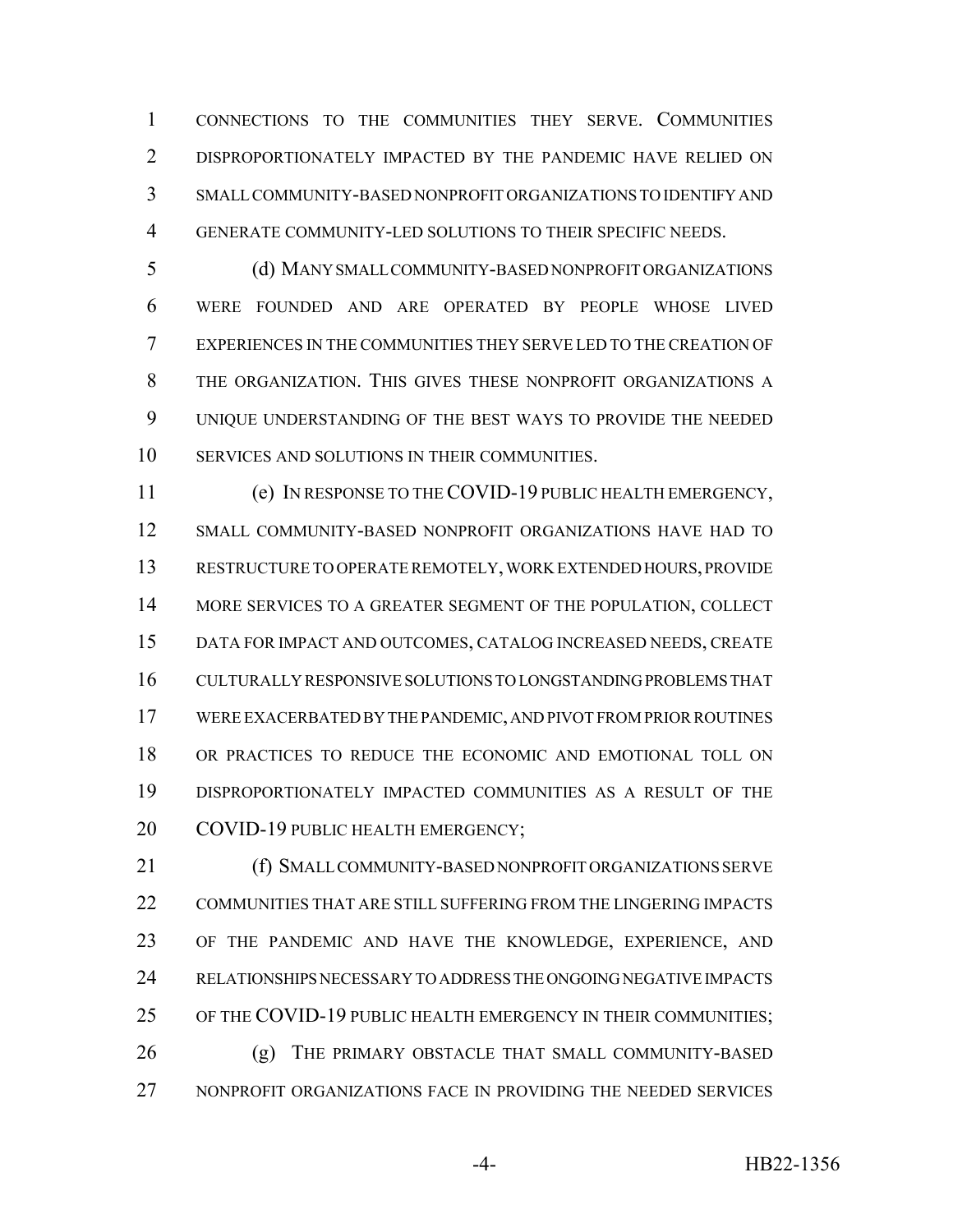AND SOLUTIONS TO THEIR COMMUNITIES IS A LACK OF FINANCIAL RESOURCES FOR CAPACITY-BUILDING, SUCH AS UPDATING TECHNOLOGY INFRASTRUCTURE, INCREASING STRATEGIC PLANNING, PROVIDING PROFESSIONAL DEVELOPMENT FOR STAFF AND NONPROFIT BOARDS, ADAPTING FUND-RAISING EFFORTS, AND STRENGTHENING COMMUNICATIONS;

 (h) WHILE THE IMPACTS AND DISPROPORTIONAL IMPACTS OF THE COVID-19 PUBLIC HEALTH EMERGENCY ON THE COMMUNITIES THAT SMALL COMMUNITY-BASED NONPROFIT ORGANIZATIONS SERVE ARE CLEAR, MANY OF THESE ORGANIZATIONS AS ENTITIES HAVE THEMSELVES EXPERIENCED THE NEGATIVE FINANCIAL IMPACTS OF THE COVID-19 PUBLIC HEALTH EMERGENCY DUE TO DECREASED REVENUE, INCREASED COSTS, AND THE NEW AND INCREASED NEEDS OF THE COMMUNITIES THEY SERVE;

 (i) IN ADDITION, MANY SMALL COMMUNITY-BASED NONPROFIT ORGANIZATIONS PROVIDE SERVICES IN QUALIFIED CENSUS TRACTS, WHICH IS DEFINED BY THE UNITED STATES TREASURY AS ANY CENSUS TRACT THAT IS DESIGNATED BY THE SECRETARY OF HOUSING AND URBAN 19 DEVELOPMENT AND, FOR THE MOST RECENT YEAR FOR WHICH CENSUS DATA ARE AVAILABLE ON HOUSEHOLD INCOME IN SUCH TRACT, EITHER IN WHICH FIFTY PERCENT OR MORE OF THE HOUSEHOLDS HAVE AN INCOME THAT IS LESS THAN SIXTY PERCENT OF THE AREA MEDIAN GROSS INCOME FOR SUCH YEAR OR THAT HAS A POVERTY RATE OF AT LEAST TWENTY-FIVE PERCENT. THESE NONPROFIT ORGANIZATIONS ARE PRESUMED BY THE UNITED STATES TREASURY TO BE DISPROPORTIONATELY IMPACTED BY THE 26 COVID-19 PUBLIC HEALTH EMERGENCY.

- 
- 27 (j) PROVIDING ASSISTANCE IN THE FORM OF GRANTS TO NONPROFIT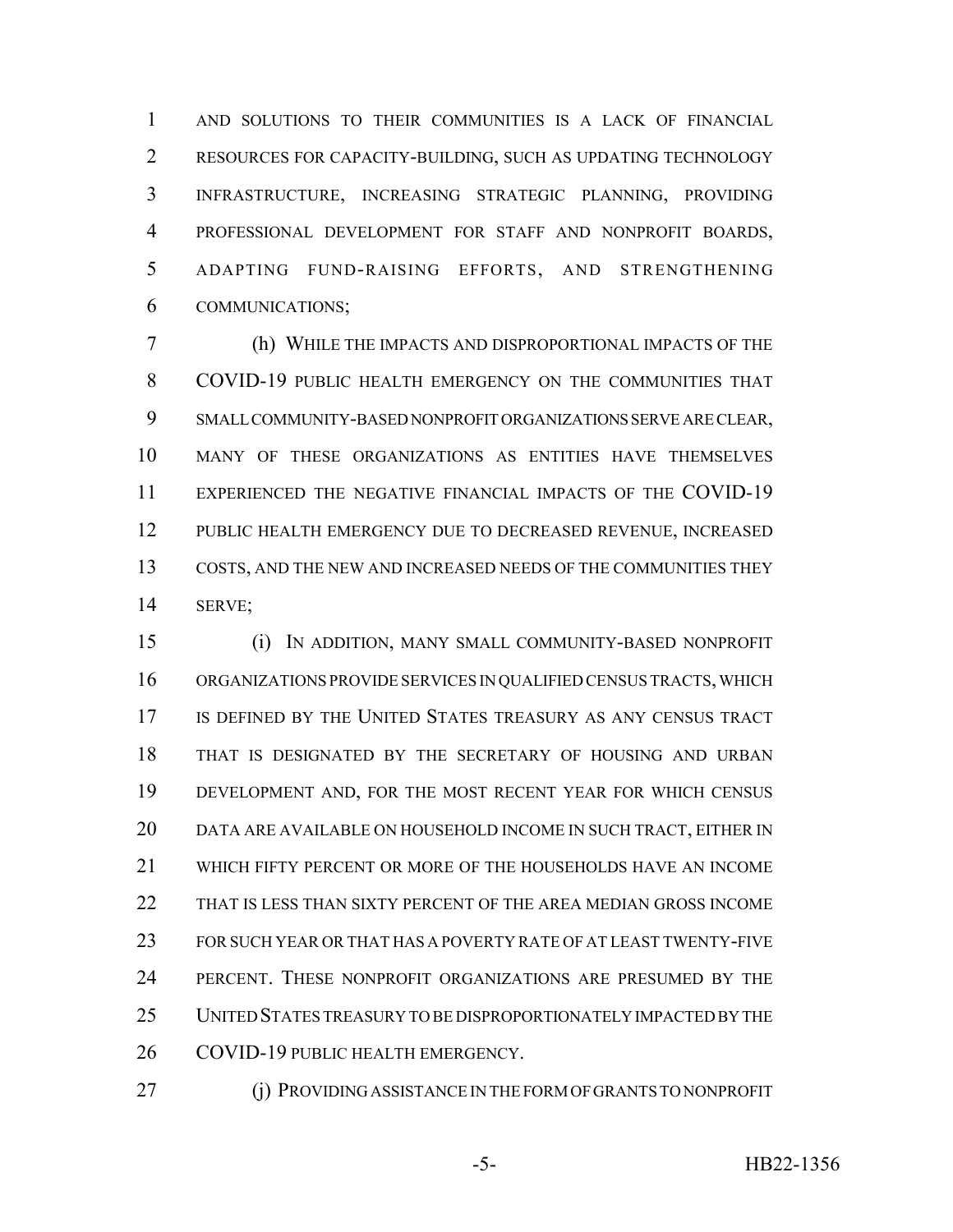ORGANIZATIONS THAT HAVE BEEN IMPACTED OR DISPROPORTIONATELY 2 IMPACTED BY THE COVID-19 PUBLIC HEALTH EMERGENCY IS AN ALLOWABLE USE OF THE MONEY RECEIVED BY THE STATE UNDER THE FEDERAL "AMERICAN RESCUE PLAN ACT OF 2021", PUB.L. 117-2;

 (k) PROVIDING GRANTS TO SMALL COMMUNITY-BASED NONPROFIT ORGANIZATIONS FOR INFRASTRUCTURE FUNDING WILL HELP MITIGATE THE FINANCIAL HARDSHIPS OF THE COVID-19 PUBLIC HEALTH EMERGENCY EXPERIENCED BY SO MANY SMALL COMMUNITY-BASED NONPROFIT ORGANIZATIONS;

 (l) THESE GRANTS ARE DESIGNED TO RESPOND TO THE HARM EXPERIENCED BY SMALL COMMUNITY-BASED NONPROFIT ORGANIZATIONS 12 AND ARE REASONABLY PROPORTIONAL TO THAT HARM; AND

 (m) THE GRANT PROGRAM DESCRIBED IN THIS SECTION IS AN IMPORTANT GOVERNMENT SERVICE.

 (2) **Definitions.** AS USED IN THIS SECTION, UNLESS THE CONTEXT OTHERWISE REQUIRES:

 (a) "ELIGIBLE RECIPIENT" MEANS A SMALL COMMUNITY-BASED NONPROFIT ORGANIZATION THAT SATISFIES THE ELIGIBILITY CRITERIA SPECIFIED IN SUBSECTION (5) OF THIS SECTION.

 (b) "FISCAL AGENT" MEANS A TAX-EXEMPT CHARITABLE OR 21 SOCIAL WELFARE ORGANIZATION OPERATING UNDER SECTION 501 (c)(3) OF THE FEDERAL "INTERNAL REVENUE CODE OF 1986", AS AMENDED, THAT:

 (I) HAS AN ARRANGEMENT WITH A SMALL COMMUNITY-BASED NONPROFIT ORGANIZATION THAT MAY OR MAY NOT HAVE ITS OWN TAX-EXEMPT STATUS TO PERFORM THE FOLLOWING FUNCTIONS ON BEHALF OF THE ORGANIZATION: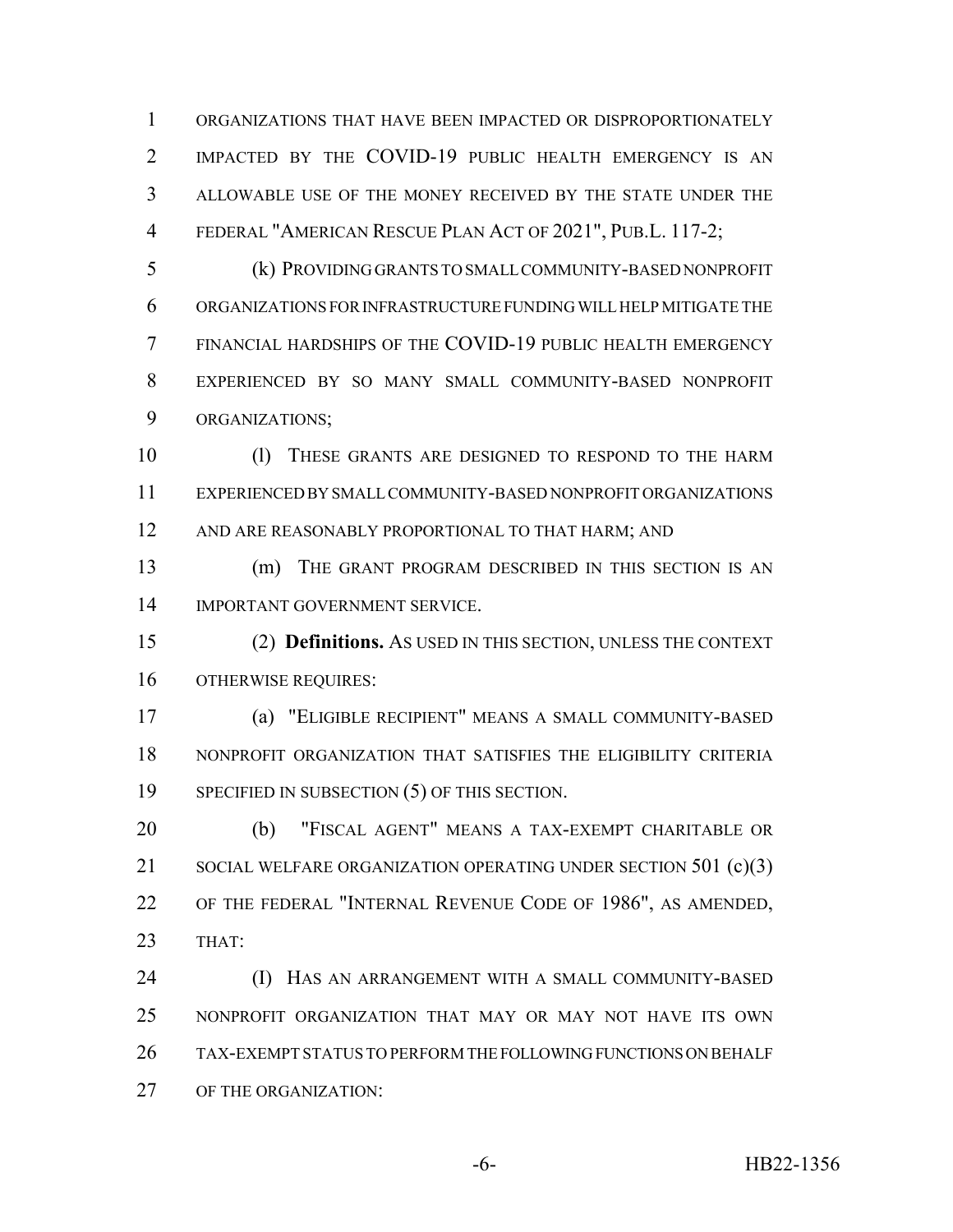(A) RECEIVE GRANTS, CONTRIBUTIONS, AND OTHER MONEY ON BEHALF OF THE SMALL COMMUNITY-BASED NONPROFIT ORGANIZATION;

 (B) ENSURE THAT THE MONEY OF THE SMALL COMMUNITY-BASED NONPROFIT ORGANIZATION IS SPENT ON THE INTENDED CHARITABLE PURPOSES OF THE ORGANIZATION WITHOUT RETAINING ANY CONTROL OVER HOW THE MONEY IS SPENT;

 (C) SUPERVISE THE SMALL COMMUNITY-BASED NONPROFIT ORGANIZATION'S FINANCES; AND

 (D) ENSURE THAT THE SMALL COMMUNITY-BASED NONPROFIT ORGANIZATION'S MONEY IS USED IN A MANNER THAT FURTHERS THE FISCAL AGENT'S OWN CHARITABLE WORK;

**(II) PERFORMS THE FUNCTIONS SPECIFIED IN SUBSECTION (2)(b)(I)**  OF THIS SECTION FOR AN ADMINISTRATIVE FEE THAT DOES NOT EXCEED TEN PERCENT OF THE TOTAL AMOUNT OF ANY GRANT, CONTRIBUTION, OR OTHER MONEY THAT THE SMALL COMMUNITY-BASED NONPROFIT ORGANIZATION RECEIVED WITH THE ASSISTANCE OF THE FISCAL AGENT.

 (c) "FISCAL SPONSOR" MEANS A TAX-EXEMPT CHARITABLE OR 18 SOCIAL WELFARE ORGANIZATION OPERATING UNDER SECTION 501 (c)(3) OF THE FEDERAL "INTERNAL REVENUE CODE OF 1986", AS AMENDED, THAT:

 (I) HAS AN ARRANGEMENT WITH MULTIPLE SMALL COMMUNITY-BASED GROUPS THAT ARE NOT REGISTERED NONPROFIT ORGANIZATIONS TO PERFORM THE FOLLOWING FUNCTIONS ON BEHALF OF 24 THE SMALL COMMUNITY-BASED GROUPS:

 (A) RECEIVE GRANTS, CONTRIBUTIONS, AND OTHER MONEY ON 26 BEHALF OF EACH OF THE SMALL COMMUNITY-BASED GROUPS;

(B) ENSURE THAT THE MONEY OF EACH SMALL COMMUNITY-BASED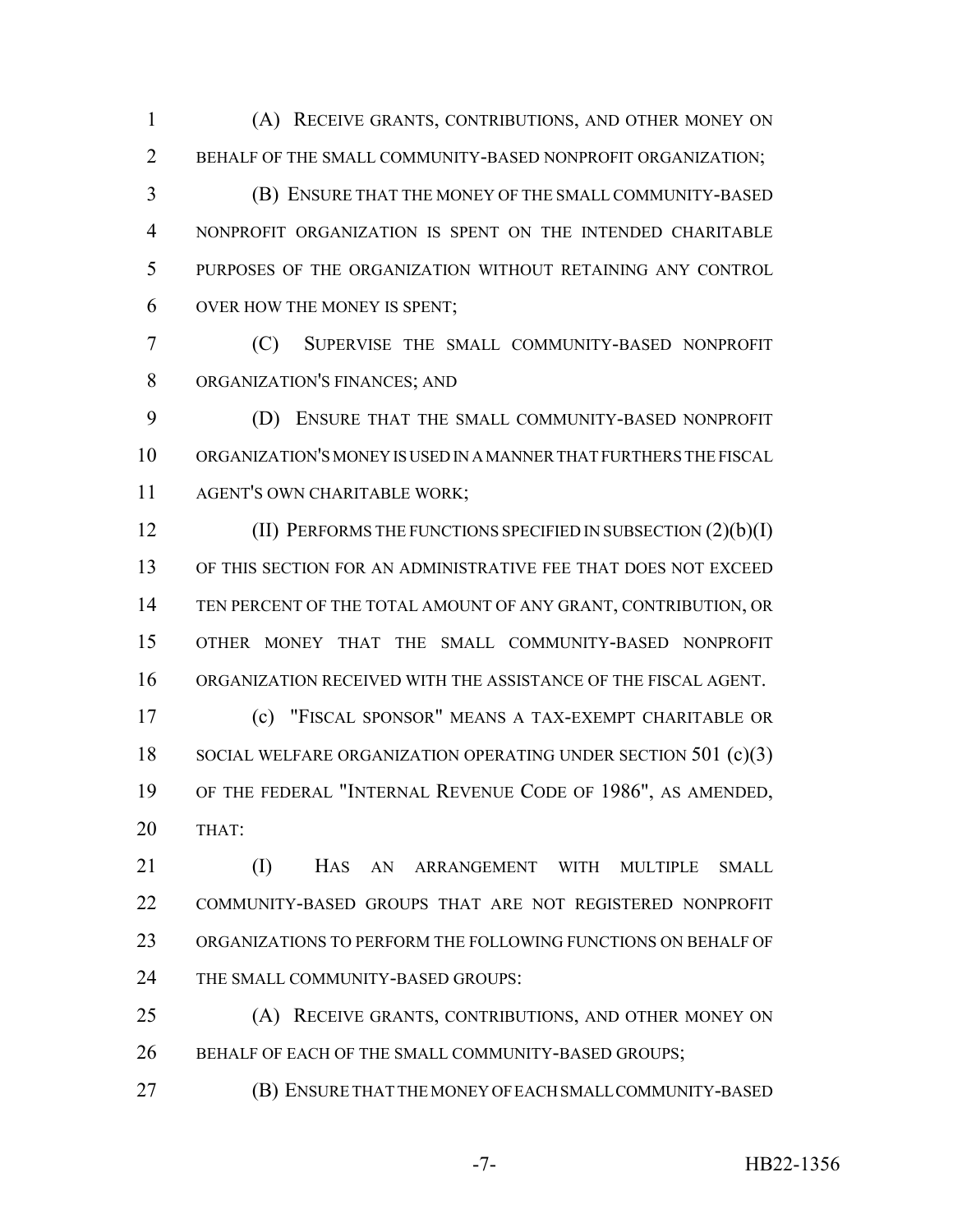GROUP IS SPENT ON THE INTENDED CHARITABLE PURPOSE OF THE GROUP;

 (C) DETERMINE HOW AND WHEN THE MONEY OF EACH SMALL COMMUNITY-BASED GROUP IS SPENT;

 (D) SUPERVISE EACH SMALL COMMUNITY-BASED GROUP'S FINANCES;

 (E) ENSURE THAT EACH SMALL COMMUNITY-BASED GROUP'S MONEY IS USED IN A MANNER THAT FURTHERS THE FISCAL SPONSOR'S OWN CHARITABLE WORK; AND

 (F) PROVIDE FINANCIAL AND PROJECT GUIDANCE TO EACH SMALL COMMUNITY-BASED GROUP;

11 (II) PERFORMS THE FUNCTIONS SPECIFIED IN SUBSECTION (2)(c)(I) OF THIS SECTION FOR AN ADMINISTRATIVE FEE THAT DOES NOT EXCEED TEN PERCENT OF THE TOTAL AMOUNT OF ANY GRANT, CONTRIBUTION, OR OTHER MONEY THAT THE SMALL COMMUNITY-BASED GROUP RECEIVED WITH THE ASSISTANCE OF THE FISCAL SPONSOR.

 (d) "GRANT PROGRAM" MEANS THE SMALL COMMUNITY-BASED NONPROFIT INFRASTRUCTURE GRANT PROGRAM CREATED IN SUBSECTION 18 (3) OF THIS SECTION.

 (e) "REGIONAL ACCESS PARTNER" MEANS A NONPROFIT ORGANIZATION HEADQUARTERED IN COLORADO THAT HAS EXPERIENCE IN GRANT MANAGEMENT, THAT HAS THE ABILITY TO DISTRIBUTE GRANTS 22 STATEWIDE OR IN REGIONS OF THE STATE, AND THAT:

 (I) HAS A TRACK RECORD OF PROVIDING TECHNICAL ASSISTANCE 24 AND GRANTS TO SMALL COMMUNITY-BASED NONPROFIT ORGANIZATIONS; (II) STATES A SPECIFIC FOCUS ON HISTORICALLY MARGINALIZED AND UNDER-RESOURCED COMMUNITIES OR FOCUSES AT LEAST FIFTY-ONE PERCENT OF ITS PROGRAMMING ON ENGAGING AND SUPPORTING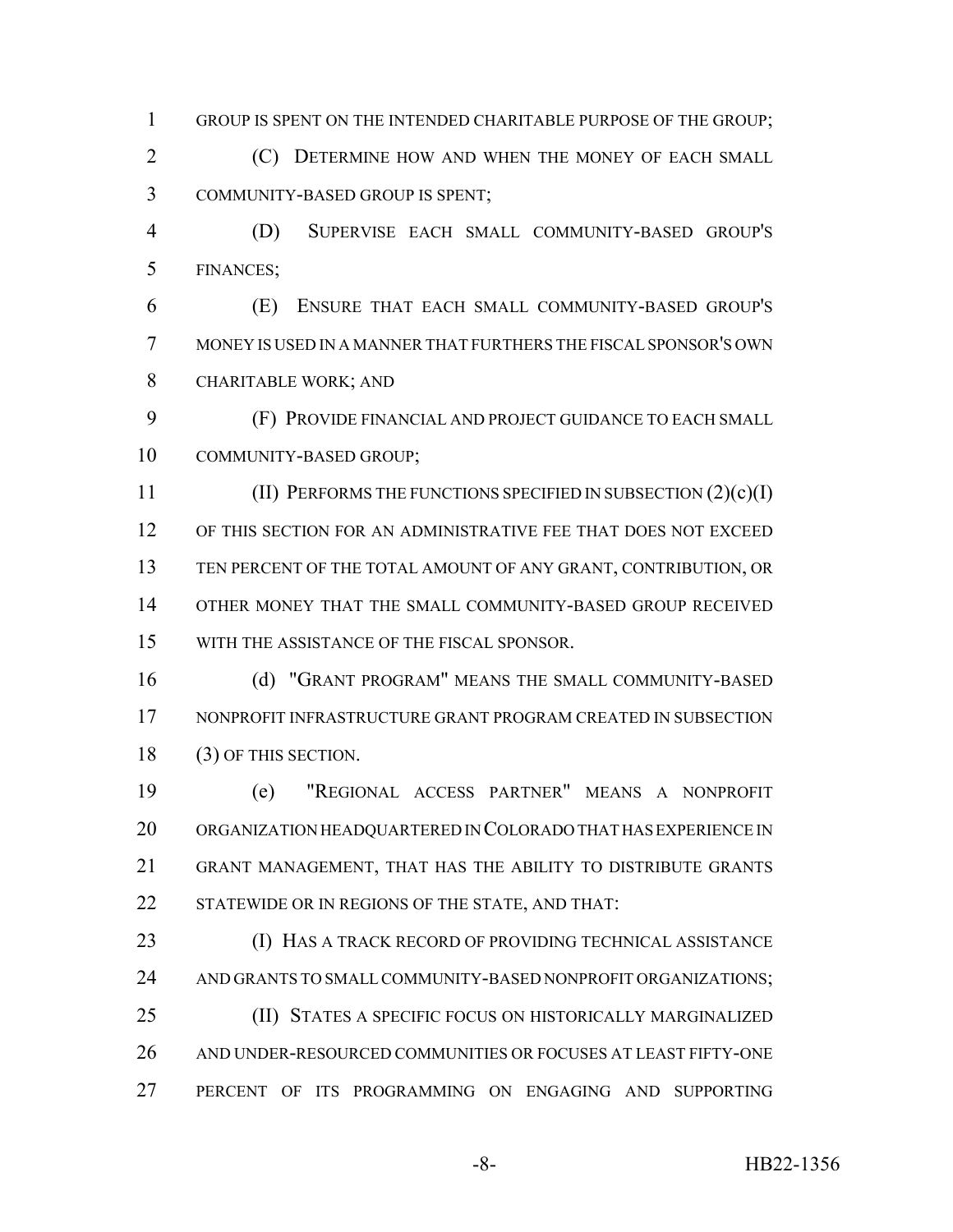HISTORICALLY MARGINALIZED AND UNDER-RESOURCED COMMUNITIES; AND

 (III) HAS A BOARD OF DIRECTORS OR STAFF CONSISTING OF AT LEAST THIRTY PERCENT WHO ARE INDIVIDUALS FROM HISTORICALLY MARGINALIZED AND UNDER-RESOURCED COMMUNITIES.

 (f) "SMALL COMMUNITY-BASED NONPROFIT ORGANIZATION" MEANS A SMALL COMMUNITY-BASED CHARITABLE OR SOCIAL WELFARE ORGANIZATION THAT HAS BEEN IMPACTED OR DISPROPORTIONATELY IMPACTED BY THE COVID-19 PUBLIC HEALTH EMERGENCY AND THAT:

 (I) HAS ORGANIZATIONAL LEADERSHIP WHOSE LIVED EXPERIENCES 11 IN THE COMMUNITIES THEY SERVE LEAD TO THE CREATION, MISSION, AND 12 WORK OF THE NONPROFIT ORGANIZATION;

 (II) HAS AN ANNUAL ORGANIZATIONAL BUDGET OR PROJECTED ANNUAL ORGANIZATIONAL BUDGET OF AT LEAST ONE HUNDRED FIFTY THOUSAND DOLLARS AND NOT MORE THAN TWO MILLION DOLLARS; AND 16 (III) Is one of the following:

 (A) A TAX-EXEMPT CHARITABLE OR SOCIAL WELFARE 18 ORGANIZATION OPERATING UNDER SECTION 501 (c)(3) OF THE FEDERAL "INTERNAL REVENUE CODE OF 1986", AS AMENDED;

 (B) A TAX-EXEMPT CHARITABLE OR SOCIAL WELFARE 21 ORGANIZATION THAT DOES NOT OPERATE UNDER SECTION 501 (c)(3) OF 22 THE FEDERAL"INTERNAL REVENUE CODE OF 1986", AS AMENDED, AND 23 THAT IS WORKING WITH A FISCAL AGENT; OR

**(C)** A COLLABORATION OF SMALL COMMUNITY-BASED GROUPS THAT DO NOT OPERATE AS NONPROFIT ORGANIZATIONS AND THAT ARE WORKING WITH A FISCAL SPONSOR.

(3) **Small community-based nonprofit infrastructure grant**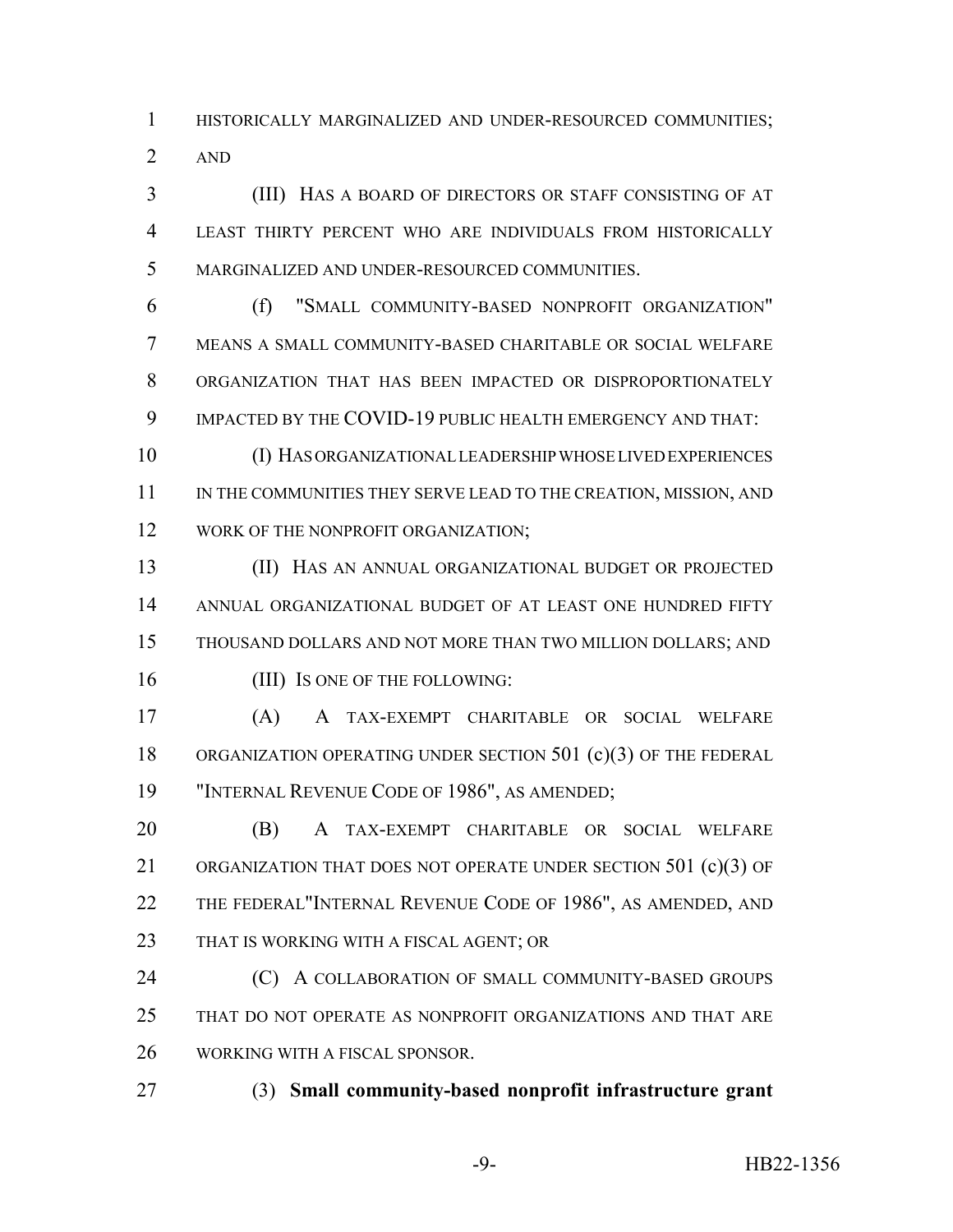**program creation.** (a) THERE IS HEREBY CREATED IN THE DIVISION THE SMALL COMMUNITY-BASED NONPROFIT INFRASTRUCTURE GRANT PROGRAM TO PROVIDE GRANTS TO ELIGIBLE RECIPIENTS FOR INFRASTRUCTURE AND CAPACITY BUILDING.

 (b) THE DIVISION SHALL ADMINISTER THE GRANT PROGRAM AS SPECIFIED IN SUBSECTION (4) OF THIS SECTION AND SHALL CONTRACT WITH UP TO FIVE REGIONAL ACCESS PARTNERS TO AWARD AND MONITOR GRANTS AS PROVIDED IN THIS SECTION, SUBJECT TO AVAILABLE APPROPRIATIONS. A NONPROFIT ORGANIZATION MUST APPLY TO THE DIVISION, IN A FORM AND MANNER TO BE DETERMINED BY THE DIVISION, TO SERVE AS A REGIONAL ACCESS PARTNER. GRANTS SHALL BE PAID FROM THE MONEY APPROPRIATED TO THE DIVISION FOR THE GRANT PROGRAM AS PROVIDED 13 IN SUBSECTION (8) OF THIS SECTION. THE DIVISION SHALL ALLOCATE THE MONEY APPROPRIATED FOR THE GRANT PROGRAM TO THE SELECTED REGIONAL ACCESS PARTNERS FOR DISTRIBUTION TO GRANT RECIPIENTS PURSUANT TO THIS SECTION.

 (4) **Grant program administration.** (a) THE DIVISION SHALL ENGAGE WITH NONPROFIT ORGANIZATION STAKEHOLDERS THAT HAVE EXPERIENCE WORKING WITH SMALL COMMUNITY-BASED NONPROFIT ORGANIZATIONS AND SATISFY THE CRITERIA TO SERVE AS REGIONAL ACCESS PARTNERS TO DEVELOP POLICIES AND PROCEDURES TO ADMINISTER THE GRANT PROGRAM. AT A MINIMUM, THE POLICIES MUST SPECIFY:

 (I) THE TIME FRAMES FOR APPLYING, AWARDING, AND DISBURSING GRANTS;

**(II) THE FORM OF THE GRANT APPLICATION; AND** 

27 (III) THE RUBRIC TO BE USED TO EVALUATE GRANT APPLICATIONS.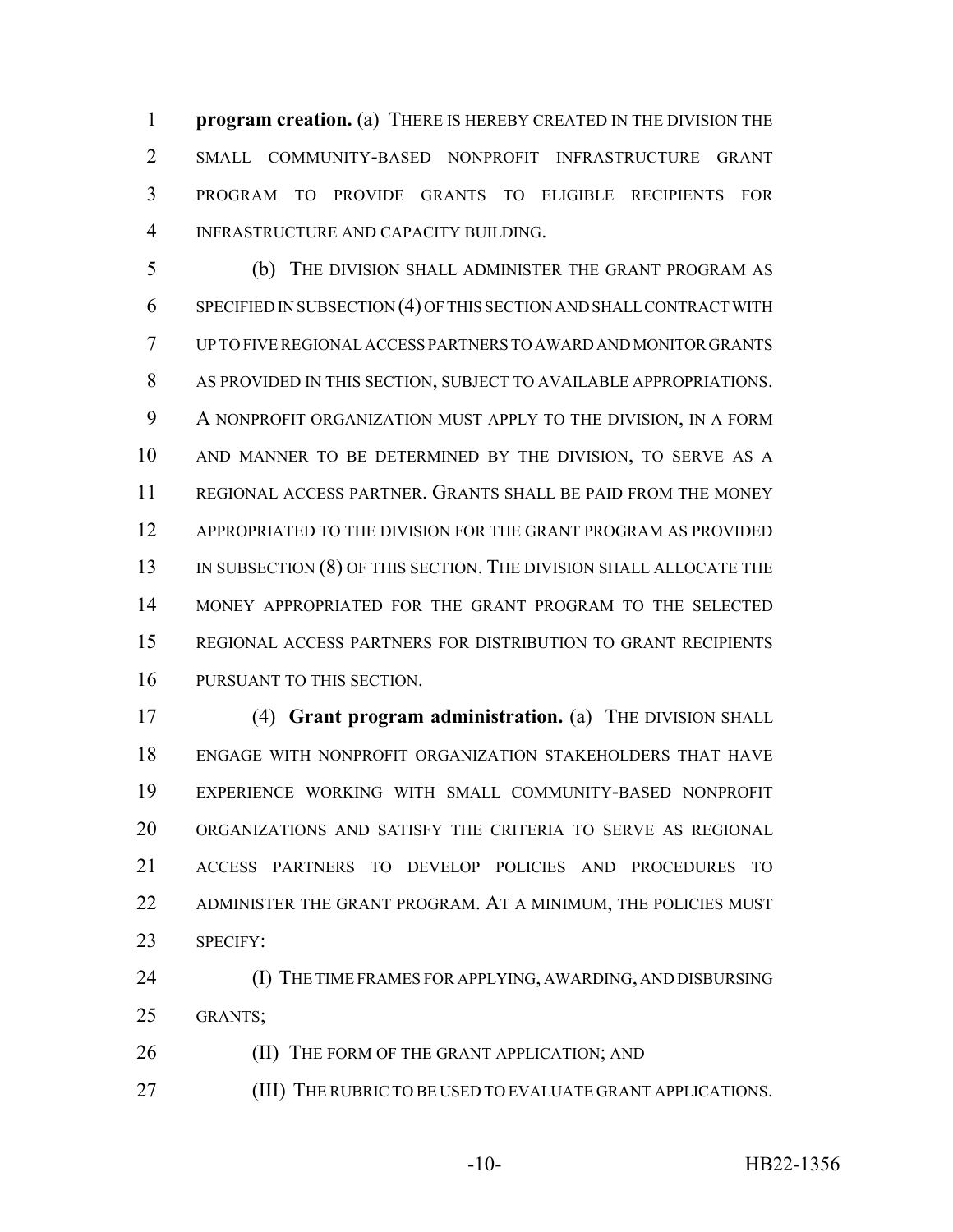(b) IN DEVELOPING THE GRANT APPLICATION PURSUANT TO 2 SUBSECTION (4)(a) OF THIS SECTION, THE DIVISION SHALL ENSURE THAT EACH ELIGIBLE RECIPIENT IS REQUIRED TO INCLUDE IN ITS APPLICATION EVIDENCE THAT THE ELIGIBLE RECIPIENT WAS IMPACTED OR DISPROPORTIONATELY IMPACTED BY THE COVID-19 PUBLIC HEALTH EMERGENCY. SUCH EVIDENCE MAY INCLUDE AND NEED NOT BE LIMITED TO:

 (I) THE PERCENTAGE BY WHICH THE ELIGIBLE RECIPIENT'S TOTAL OPERATING EXPENSES OVER PROGRAM EXPENSES HAS DECREASED SINCE 10 THE BEGINNING OF THE COVID-19 PUBLIC HEALTH EMERGENCY:

 (II) EVIDENCE THAT THE ELIGIBLE RECIPIENT HAD TO LAY OFF 12 STAFF DURING THE COVID-19 PUBLIC HEALTH EMERGENCY;

 (III) EVIDENCE THAT THE ELIGIBLE RECIPIENT HAD TO CLOSE FOR 14 A PERIOD DURING THE COVID-19 PUBLIC HEALTH EMERGENCY; OR

 (IV) EVIDENCE THAT THE ELIGIBLE RECIPIENT HAD TO ACCESS ITS FINANCIAL RESERVES TO PAY FOR OPERATING COSTS DURING THE 17 COVID-19 PUBLIC HEALTH EMERGENCY.

 (c) THE DIVISION SHALL DEVELOP AND IMPLEMENT AN OUTREACH STRATEGY FOR POTENTIAL ELIGIBLE RECIPIENTS THAT INCLUDES PARTNERSHIPS AND FUNDING FOR NONPROFIT ORGANIZATIONS WITH 21 DIRECT COMMUNITY EXPERIENCE TO PARTNER WITH THE DIVISION ON 22 OUTREACH REGARDING THE GRANT PROGRAM. THE DIVISION SHALL ENSURE THAT ANY INFORMATION AND MATERIALS IN CONNECTION WITH THE OUTREACH STRATEGY ARE AVAILABLE IN AT LEAST ENGLISH AND SPANISH.

 (5) **Grant recipient eligibility criteria.** (a) TO BE AN ELIGIBLE RECIPIENT FOR A GRANT PURSUANT TO THIS SECTION, AN ORGANIZATION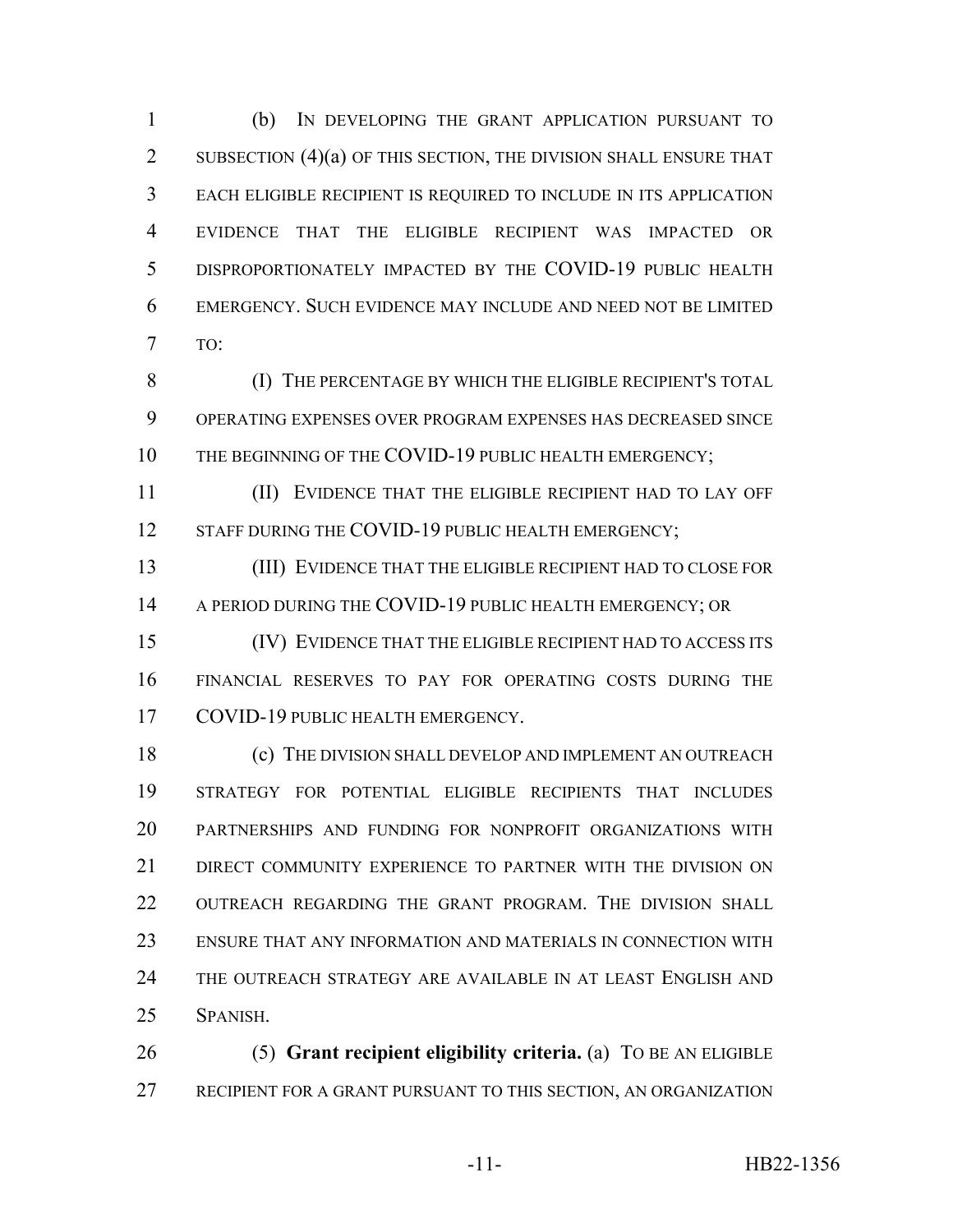SHALL BE A SMALL COMMUNITY-BASED NONPROFIT ORGANIZATION THAT 2 SATISFIES THE CRITERIA SPECIFIED IN SUBSECTION (5)(b) OF THIS SECTION, A SMALL COMMUNITY-BASED NONPROFIT ORGANIZATION THAT SATISFIES 4 THE CRITERIA SPECIFIED IN SUBSECTION (5)(c) OF THIS SECTION, OR A COLLABORATION OF MULTIPLE SMALL COMMUNITY-BASED GROUPS THAT SATISFY THE CRITERIA SPECIFIED IN SUBSECTION (5)(d) OF THIS SECTION. (b) A SMALL COMMUNITY-BASED NONPROFIT ORGANIZATION THAT IS A TAX-EXEMPT CHARITABLE OR SOCIAL WELFARE ORGANIZATION 9 OPERATING UNDER SECTION 501 (c)(3) OF THE FEDERAL "INTERNAL REVENUE CODE OF 1986", AS AMENDED, IS AN ELIGIBLE RECIPIENT IF THE ORGANIZATION: (I) HAS A TRACK RECORD OF PROVIDING EFFECTIVE, CULTURALLY

 APPROPRIATE, AND RELEVANT PROGRAMS AND SERVICES TO COMMUNITIES WHO HAVE HISTORICALLY BEEN UNDERREPRESENTED, UNDERSERVED, OR UNDERRESOURCED IN COLORADO;

**(II)** HAS A GOVERNING BODY AND STAFF THAT CONSISTS OF A MAJORITY OF RESIDENTS WHO LIVE IN THE COMMUNITIES SERVED BY THE SMALL COMMUNITY-BASED NONPROFIT ORGANIZATION;

 (III) HAS A MISSION OR HISTORY OF PROVIDING SERVICES IN SPECIFIC COMMUNITIES IN THE STATE AND HAS ITS MAIN OFFICES IN ONE OF THE COMMUNITIES THAT THE SMALL COMMUNITY-BASED NONPROFIT ORGANIZATION SERVES;

 (IV) IDENTIFIES AND DEFINES PRIORITY ISSUE AREAS WITH INPUT 24 FROM RESIDENTS OF THE COMMUNITY;

 (V) FOCUSES THE SERVICES IT PROVIDES TO SPECIFIC AREAS OF COMMUNITY-IDENTIFIED NEEDS, INCLUDING HEALTH EQUITY, WORKFORCE DEVELOPMENT, COMMUNITY ECONOMIC DEVELOPMENT, EARLY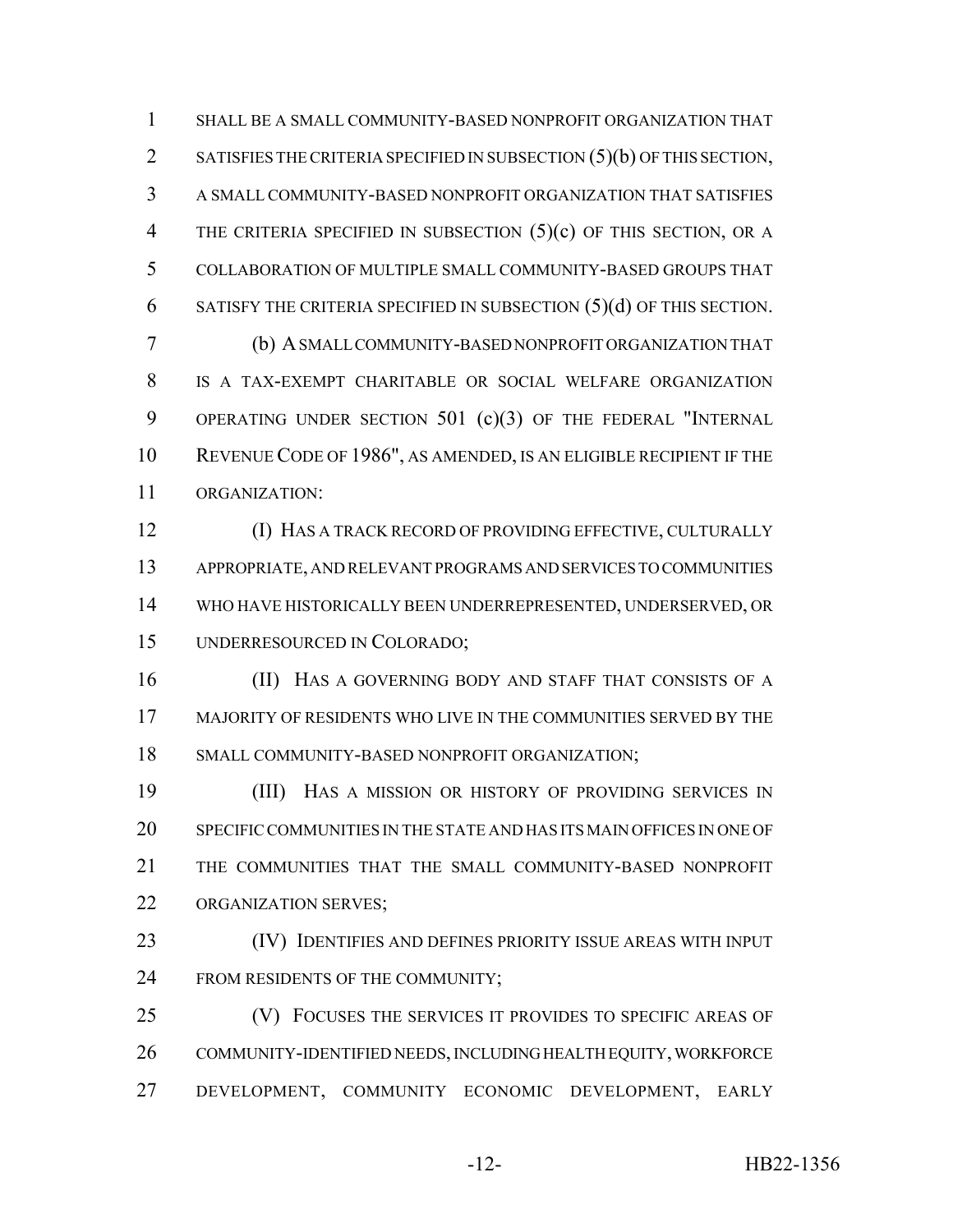CHILDHOOD CARE, EDUCATION SUPPORT, HOUSING, AND FOOD JUSTICE, AND HAS THE COMMITMENT TO CONNECT THE COMMUNITIES THAT IT SERVES WITH GOVERNMENT AGENCIES AND PROGRAMS, IF AVAILABLE; (VI) SOLICITS AND IMPLEMENTS COMMUNITY-LED SOLUTIONS FROM THE COMMUNITY IT SERVES; AND (VII) IS IN GOOD STANDING WITH THE COLORADO SECRETARY OF STATE. (c) A SMALL COMMUNITY-BASED NONPROFIT ORGANIZATION THAT IS A REGISTERED NONPROFIT ORGANIZATION BUT THAT DOES NOT OPERATE UNDER SECTION 501 (c)(3) OF THE FEDERAL "INTERNAL REVENUE CODE OF 1986", AS AMENDED, IS AN ELIGIBLE RECIPIENT IF: **(I)** THE SMALL COMMUNITY-BASED NONPROFIT ORGANIZATION 13 SATISFIES ALL OF THE CRITERIA SPECIFIED IN SUBSECTIONS (5)(b)(I) 14 THROUGH (5)(b)(VII) OF THIS SECTION; AND (II) THE SMALL COMMUNITY-BASED NONPROFIT ORGANIZATION WORKS WITH A FISCAL AGENT. (d) A COLLABORATION OF MULTIPLE SMALL COMMUNITY-BASED GROUPS THAT ARE NOT REGISTERED NONPROFIT ORGANIZATIONS ARE ELIGIBLE RECIPIENTS IF: (I) EACH SMALL COMMUNITY-BASED GROUP IN THE COLLABORATION SATISFIES ALL OF THE CRITERIA SPECIFIED IN SUBSECTION  $(5)(b)(I)$  THROUGH  $(5)(b)(VI)$  OF THIS SECTION; (II) THE COLLABORATION OF MULTIPLE SMALL COMMUNITY-BASED GROUPS WORKS WITH A FISCAL SPONSOR; AND

 (III) THE FISCAL SPONSOR SATISFIES ALL OF THE CRITERIA 26 SPECIFIED IN SUBSECTIONS  $(5)(b)(I)$  THROUGH  $(5)(b)(VII)$  OF THIS SECTION AND IS A SMALL COMMUNITY-BASED NONPROFIT ORGANIZATION; EXCEPT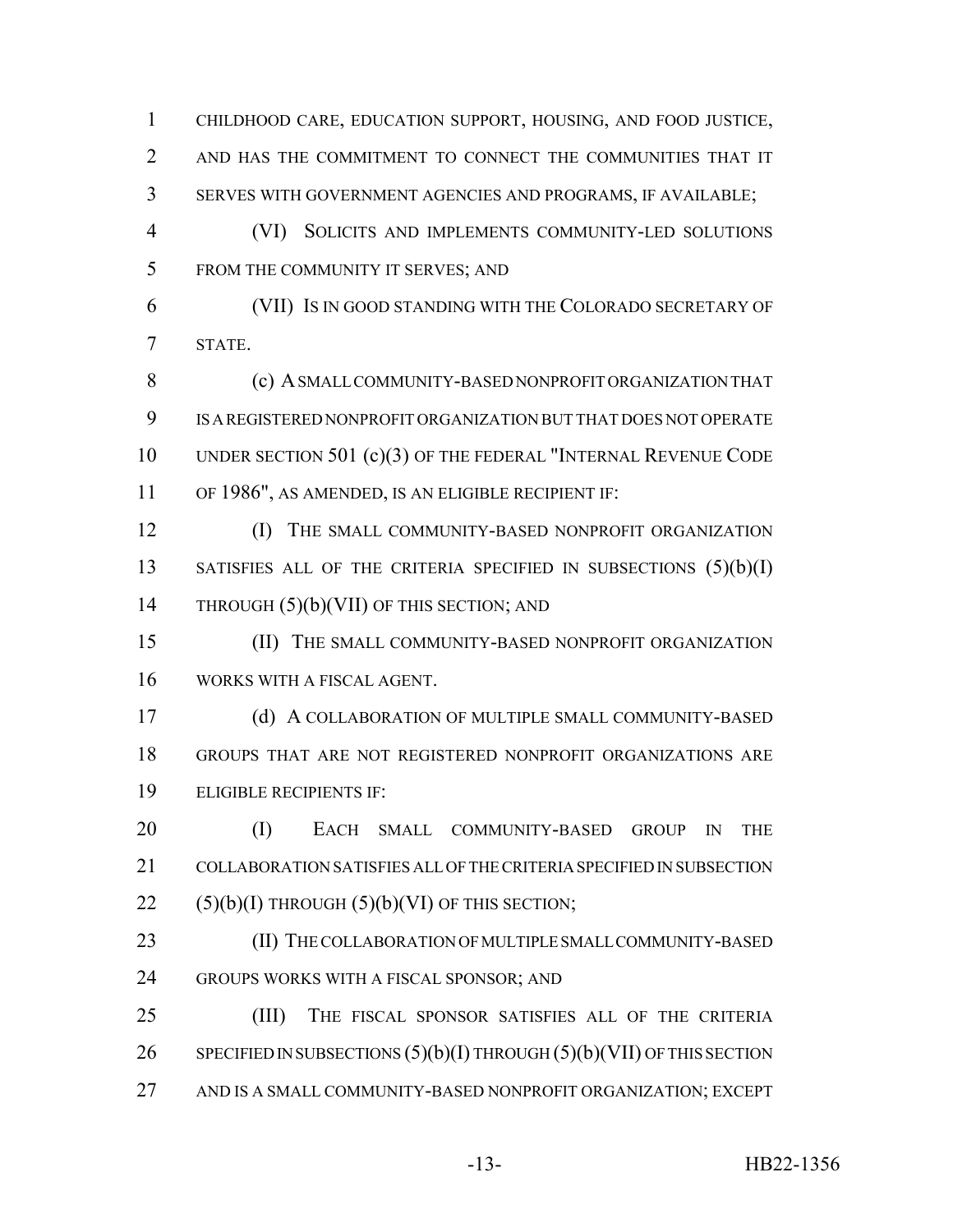| 1  | THAT THE ANNUAL BUDGET REQUIREMENT SPECIFIED IN SUBSECTION         |
|----|--------------------------------------------------------------------|
| 2  | $(2)(f)(II)$ OF THIS SECTION DOES NOT APPLY TO THE FISCAL SPONSOR. |
| 3  | (6) Purposes for which grant program money may be used.            |
| 4  | (a) ELIGIBLE RECIPIENTS MAY USE THE MONEY RECEIVED THROUGH THE     |
| 5  | GRANT PROGRAM FOR THE FOLLOWING INFRASTRUCTURE AND CAPACITY        |
| 6  | <b>BUILDING PURPOSES:</b>                                          |
| 7  | (I) DATA TECHNOLOGY NEEDS INCLUDING DATA COLLECTION AND            |
| 8  | TECHNOLOGY INFRASTRUCTURE;                                         |
| 9  | (II)<br>PROFESSIONAL DEVELOPMENT FOR STAFF AND BOARD               |
| 10 | MEMBERS;                                                           |
| 11 | (III) STRATEGIC PLANNING AND ORGANIZATIONAL DEVELOPMENT            |
| 12 | FOR CAPACITY BUILDING, FUNDRAISING, AND OTHER SERVICES;            |
| 13 | (IV) COMMUNICATIONS; AND                                           |
| 14 | (V)<br>EXISTING PROGRAM EXPANSION, DEVELOPMENT,<br>- OR            |
| 15 | EVALUATION.                                                        |
| 16 | (b) ELIGIBLE RECIPIENTS SHALL NOT USE THE MONEY RECEIVED           |
| 17 | THROUGH THE GRANT PROGRAM FOR THE FOLLOWING PURPOSES:              |
| 18 | (I) CAPITAL IMPROVEMENTS;                                          |
| 19 | (II) REAL ESTATE OR LAND ACQUISITION;                              |
| 20 | (III) PAYMENT OF DEBT;                                             |
| 21 | (IV) ADVOCACY OR LOBBYING;                                         |
| 22 | (V) ORGANIZING; OR                                                 |
| 23 | (VI) ENDOWMENTS OR RESERVES.                                       |
| 24 | (7) Grant applications and awards. (a) TO RECEIVE A GRANT,         |
| 25 | AN ELIGIBLE RECIPIENT MUST SUBMIT AN APPLICATION TO A REGIONAL     |
| 26 | ACCESS PARTNER IN ACCORDANCE WITH THE POLICIES AND PROCEDURES      |
| 27 | DEVELOPED BY THE DIVISION. THE APPLICATION MUST INCLUDE ANY        |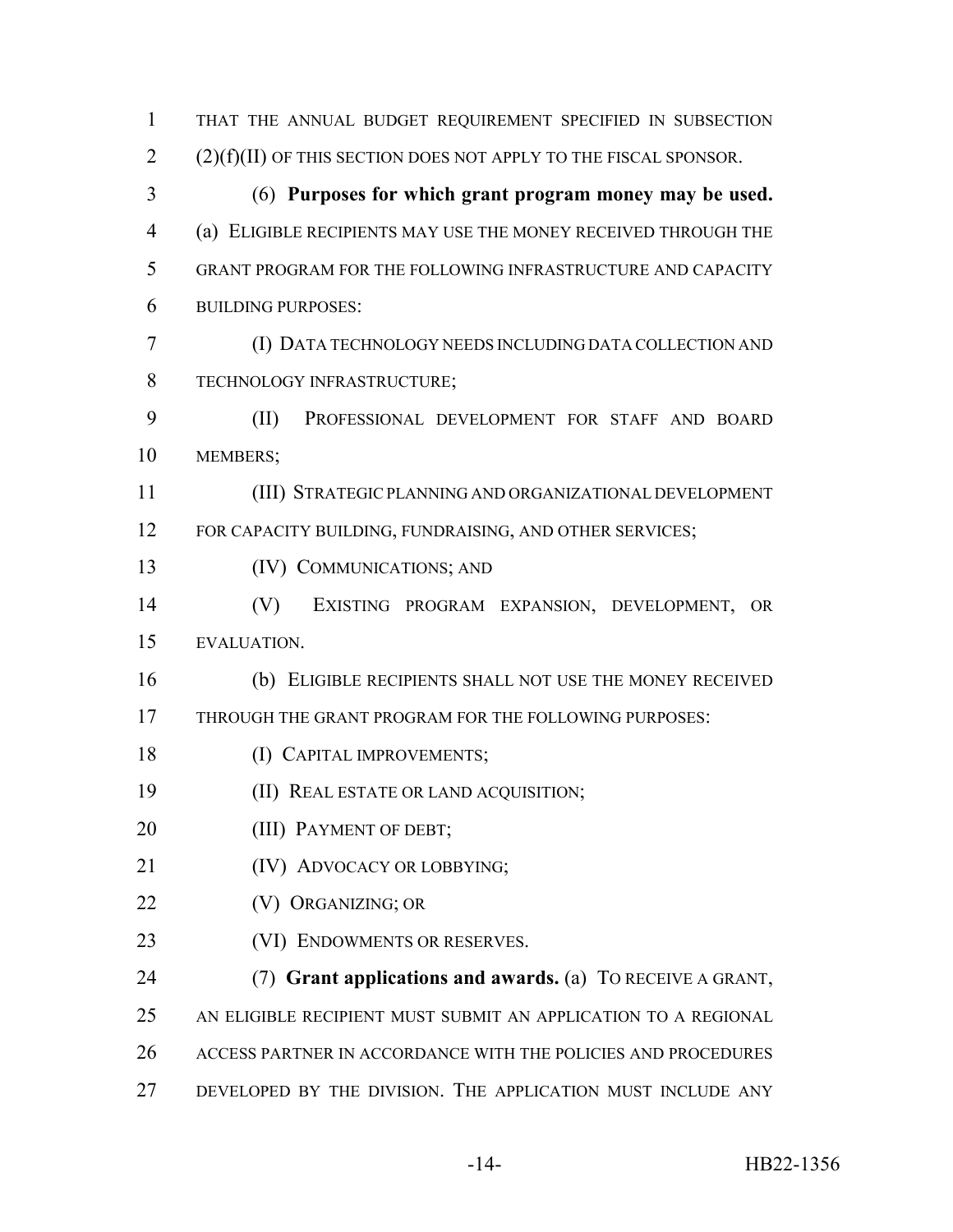CRITERIA OR INFORMATION DETERMINED BY THE DIVISION.

 (b) IN AWARDING GRANTS PURSUANT TO THIS SECTION, A REGIONAL ACCESS PARTNER SHALL ENSURE THAT:

 (I) THE MAXIMUM GRANT AWARD TO AN ELIGIBLE RECIPIENT DOES NOT EXCEED ONE HUNDRED THOUSAND DOLLARS. IF AN ELIGIBLE RECIPIENT IS A COLLABORATION OF MULTIPLE SMALL COMMUNITY-BASED GROUPS, THE DIVISION SHALL ENSURE THAT THE MAXIMUM GRANT AWARD TO EACH INDIVIDUAL SMALL COMMUNITY-BASED GROUP DOES NOT EXCEED ONE HUNDRED THOUSAND DOLLARS.

 (II) AN ELIGIBLE RECIPIENT'S GRANT AWARD DOES NOT EXCEED THIRTY PERCENT OF THE RECIPIENT'S ANNUAL OPERATING BUDGET. IF AN ELIGIBLE RECIPIENT IS A COLLABORATION OF MULTIPLE SMALL COMMUNITY-BASED GROUPS, THE DIVISION SHALL ENSURE THAT THE GRANT AWARD TO AN INDIVIDUAL SMALL COMMUNITY-BASED GROUP DOES NOT EXCEED THIRTY PERCENT OF THAT INDIVIDUAL SMALL COMMUNITY-BASED GROUP'S ANNUAL OPERATING BUDGET.

 (c) SUBJECT TO AVAILABLE APPROPRIATIONS, THE REGIONAL ACCESS PARTNER SHALL AWARD GRANTS FOR THE PURPOSES SPECIFIED IN 19 THIS SECTION ON OR BEFORE DECEMBER 30, 2024.

20 (d) UPON A REGIONAL ACCESS PARTNER AWARDING A GRANT TO AN ELIGIBLE RECIPIENT PURSUANT TO THIS SECTION, THE REGIONAL ACCESS PARTNER AND THE ELIGIBLE RECIPIENT SHALL ENTER INTO A CONTRACT IN CONNECTION WITH THE GRANT AWARD. THE REGIONAL ACCESS PARTNER MAY DISPENSE UP TO FIFTY PERCENT OF THE TOTAL VALUE OF THE PAYMENTS UNDER THE CONTRACT TO THE ELIGIBLE RECIPIENT IMMEDIATELY UPON THE EXECUTION OF THE CONTRACT.

(8) **Source of grant money.** (a) FOR THE 2022-23 STATE FISCAL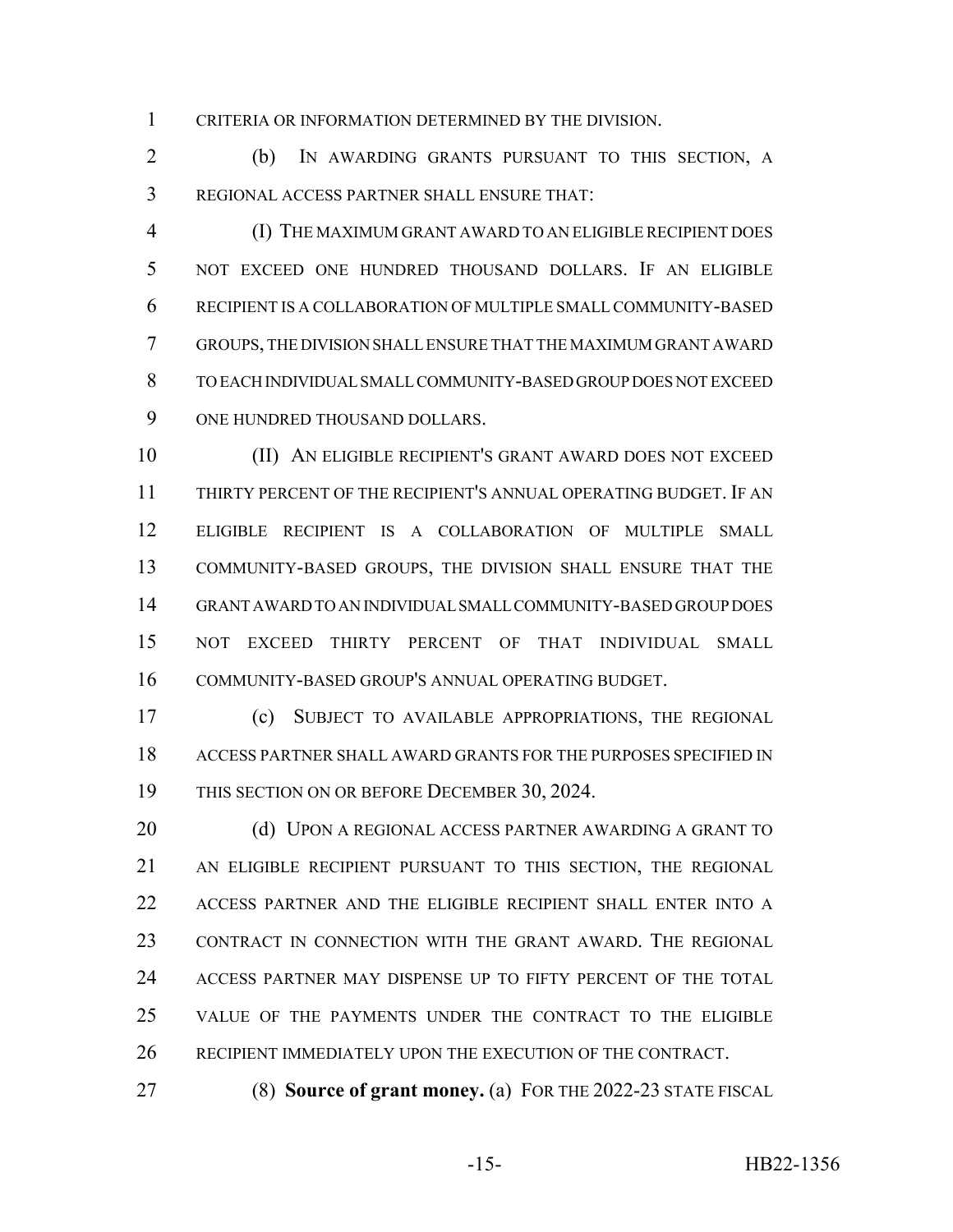YEAR, THE GENERAL ASSEMBLY SHALL APPROPRIATE THIRTY-FIVE MILLION DOLLARS FROM THE ECONOMIC RECOVERY AND RELIEF CASH FUND CREATED IN SECTION 24-75-228 (2)(a) TO THE DIVISION TO AWARD GRANTS TO ELIGIBLE RECIPIENTS FOR THE PURPOSES OF THE GRANT PROGRAM. ANY MONEY APPROPRIATED IN THE 2022-23 STATE FISCAL YEAR THAT IS NOT ENCUMBERED OR EXPENDED AT THE END OF THAT STATE FISCAL YEAR REMAINS AVAILABLE FOR EXPENDITURE BY THE DIVISION IN SUBSEQUENT STATE FISCAL YEARS WITHOUT FURTHER APPROPRIATION, SUBJECT TO THE REQUIREMENTS FOR OBLIGATING AND EXPENDING MONEY RECEIVED UNDER THE FEDERAL "AMERICAN RESCUE PLAN ACT OF 2021", PUB.L. 117-2, AS SPECIFIED IN SECTION 24-75-226 12  $(4)(d)$ .

 (b) (I) THE DIVISION MAY USE UP TO FIVE PERCENT OF THE AMOUNT APPROPRIATED PURSUANT TO THIS SECTION FOR COSTS ASSOCIATED WITH IMPLEMENTING AND ADMINISTERING THE GRANT PROGRAM.

 (II) EACH REGIONAL ACCESS PARTNER SELECTED BY THE DIVISION TO AWARD AND MONITOR GRANTS PURSUANT TO SUBSECTION (3)(b) OF THIS SECTION MAY USE UP TO FIVE PERCENT OF THE AMOUNT AWARDED TO RECIPIENTS FOR COSTS ASSOCIATED WITH AWARDING AND MONITORING 21 THE GRANTS.

 (9) **Reporting requirement.** THE DIVISION AND ANY PERSON THAT RECEIVES MONEY FROM THE DIVISION, INCLUDING A REGIONAL ACCESS PARTNER, SHALL COMPLY WITH THE COMPLIANCE, REPORTING, RECORD-KEEPING, AND PROGRAM EVALUATION REQUIREMENTS ESTABLISHED BY THE OFFICE OF STATE PLANNING AND BUDGETING AND 27 THE STATE CONTROLLER IN ACCORDANCE WITH SECTION 24-75-226 (5).